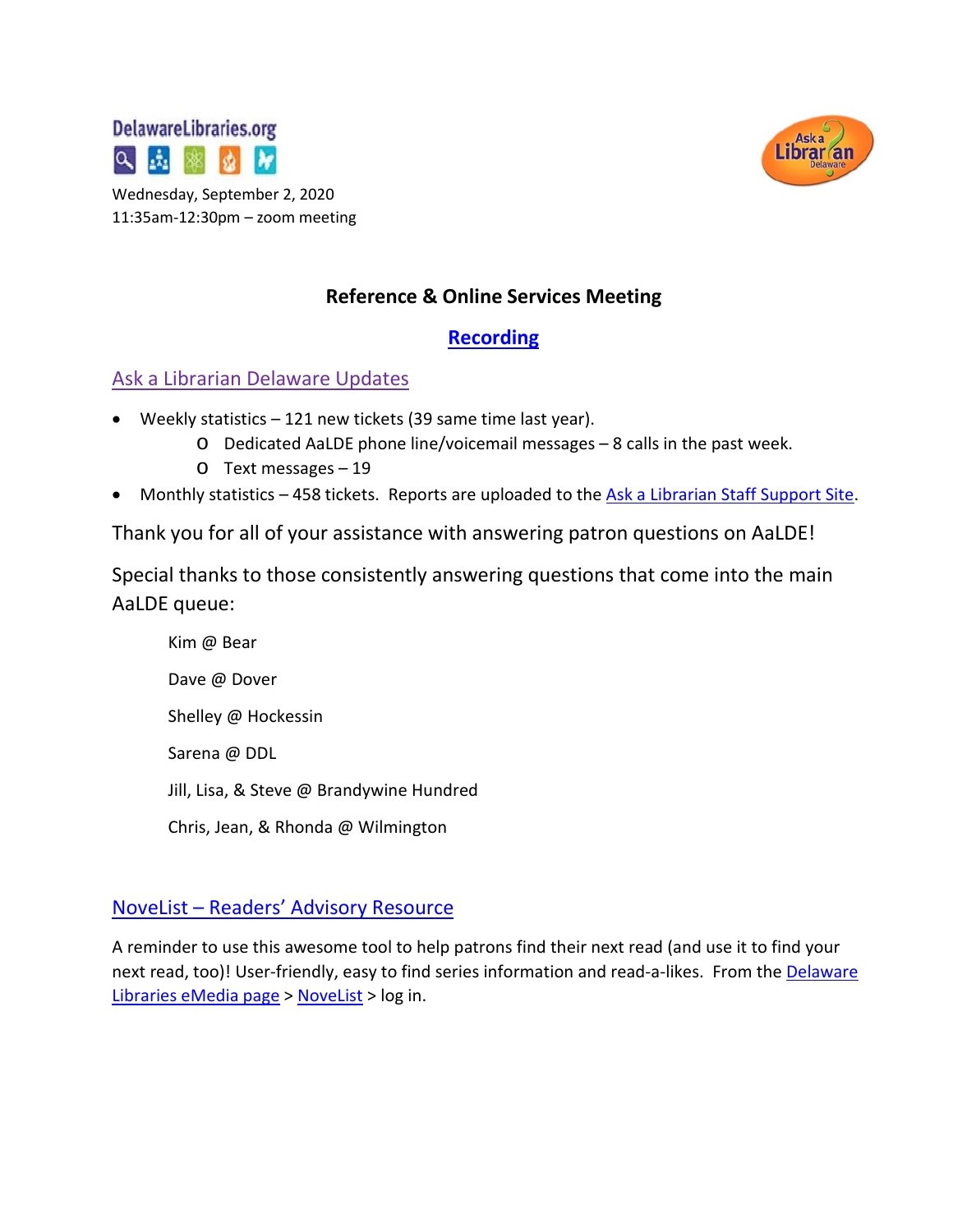## Whole Person Librarianship Webinar

I attended a fantastic webinar sponsored by Niche Academy on Whole Person Librarianship. This is a movement started by Sara Zettervall to promote a library-social work collaboration in library settings, which has inspired many of the social workers in libraries programs throughout the US.

Here's a great quote from this webinar that is pertinent to these times:

"Relationships are the new Reference Collection", Sara Zettervall

Sara is tentatively scheduled to present at the virtual MLA/DLA Conference in October, but you can take a look at their website in the meantime & I'll attach the PDF from the webinar to the email I send out with the meeting notes.

<https://wholepersonlibrarianship.com/>

## Unite Delaware

- I have received guidance from our Unite Delaware team to use the "**New Referral**" form instead of "**New Client**". This will allow you to enter in an agency to refer the patron to and it will submit it automatically once consent is received (no need for follow-up on your end).
- Please [email me](mailto:missy.williams@lib.de.us) if you'd like to sign up to participate with Delaware Libraries for Unite Us Delaware, if you haven't done so already. It's really such a great resource/software tool for the libraries to utilize to refer patrons to services they need outside of the library.

## Other Updates

- Alta Porterfield shared that she is at Seaford Library every Monday with social workers & it's great to physically be there to help patrons with their job assistance needs. "Not a flood of people, but a manageable trickle" – which has made it less daunting to provide this valuable service. Interns will be available starting the 3<sup>rd</sup> week of September. Please reach out to Alta [\(alta.porterfield@lib.de.us\)](mailto:alta.porterfield@lib.de.us) if you have any questions.
- I have been participating in the 21-Day Racial Equity Challenge and have been enjoying all the amazing content! There's so much! Here's an example of the information that has been shared:
	- o <https://interactioninstitute.org/undoing-racism-by-design/>
	- o <https://www.apha.org/topics-and-issues/health-equity/racism-and-health>
	- o <https://www.raceforward.org/>
	- o [https://www.youtube.com/watch?v=IME1Uom\\_w2A&feature=youtu.be](https://www.youtube.com/watch?v=IME1Uom_w2A&feature=youtu.be)
		- (this video is about The Delaware Campaign for Grade Level Reading)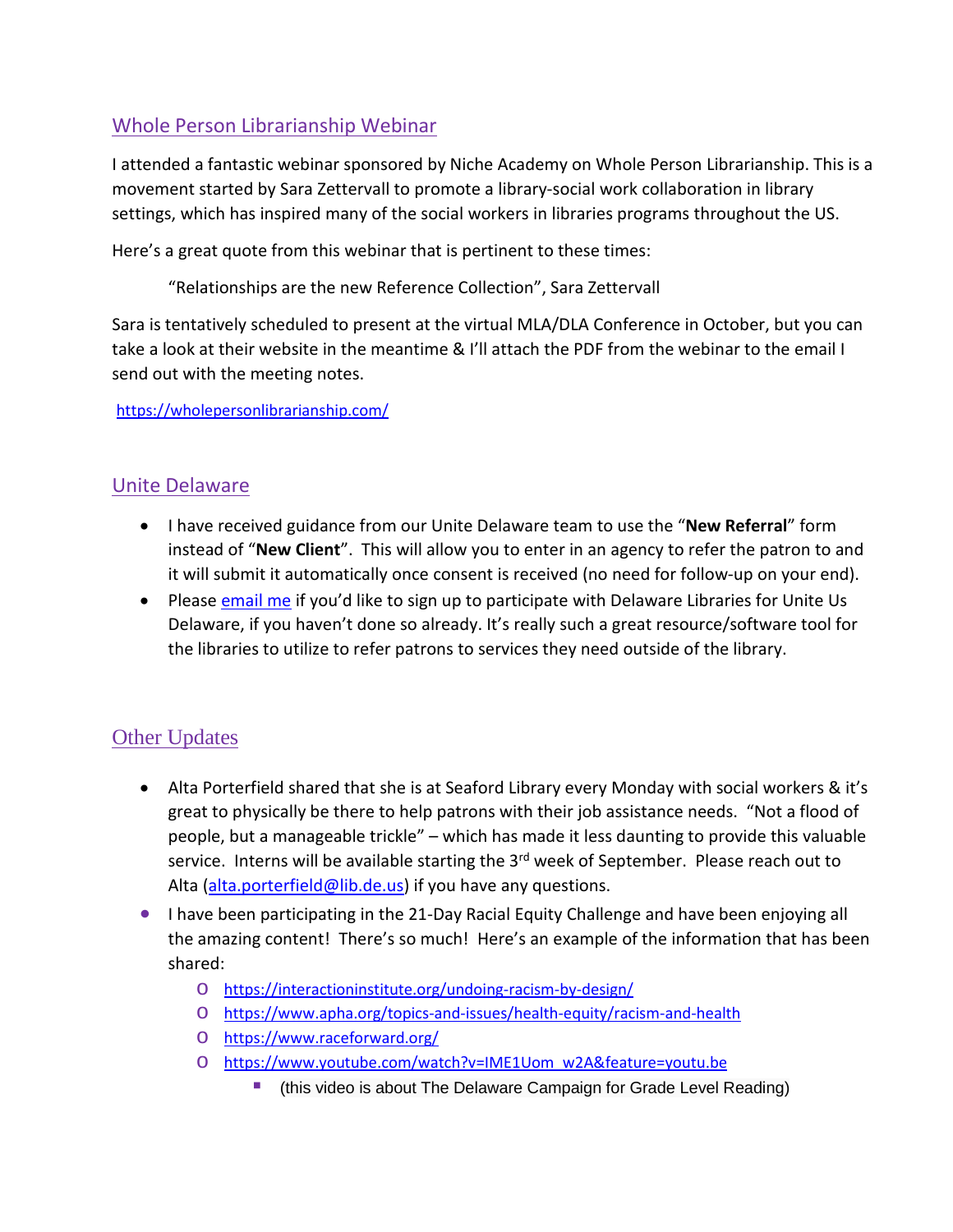### Meeting "Chat"-ter **Re: NoveList –**

Rosie - Dover: I love Novelist! It's a great help with finding books for patrons

Stephanie - Rt. 9 Library: Agreed, it's awesome!

Susan - Dover: I love the I'm in the mood section

Kristen: It's a great purchase tool as well

#### **Re: 21-Day Challenge –**

Susan - Newark: I have been doing the challenge, too. A bit backlogged. It is good material to think about.

# Thanks for sharing!

## Next meeting – Wednesday, October 7, 11:30-12:30pm

Please register through LibCal\*: <https://delawarelibraries.libcal.com/event/6996660>

\*Note - If you do not register for the event, you will not receive a reminder email with the meeting links nor possibly the meeting notes\*\*. For security purposes, the meeting password may be changed, so please do check your email for the most recent/current meeting links.

\*\*meeting notes are sent out to all registered participants and those on the Reference Listserv email distribution list.

## (Broken Record) Reminders

- Please [email me](mailto:missy.williams@lib.de.us) any topics you'd like presented at a future Reference meeting.
- Please feel free to use the Reference listsery distribution email to reach out to your colleagues, share information, or ask for assistance with an AaLDE ticket or other reference/research question.
- Unite Delaware please [email me](mailto:missy.williams@lib.de.us) if you'd like to sign up to participate.
- Helpful Resources and/or LibGuides: